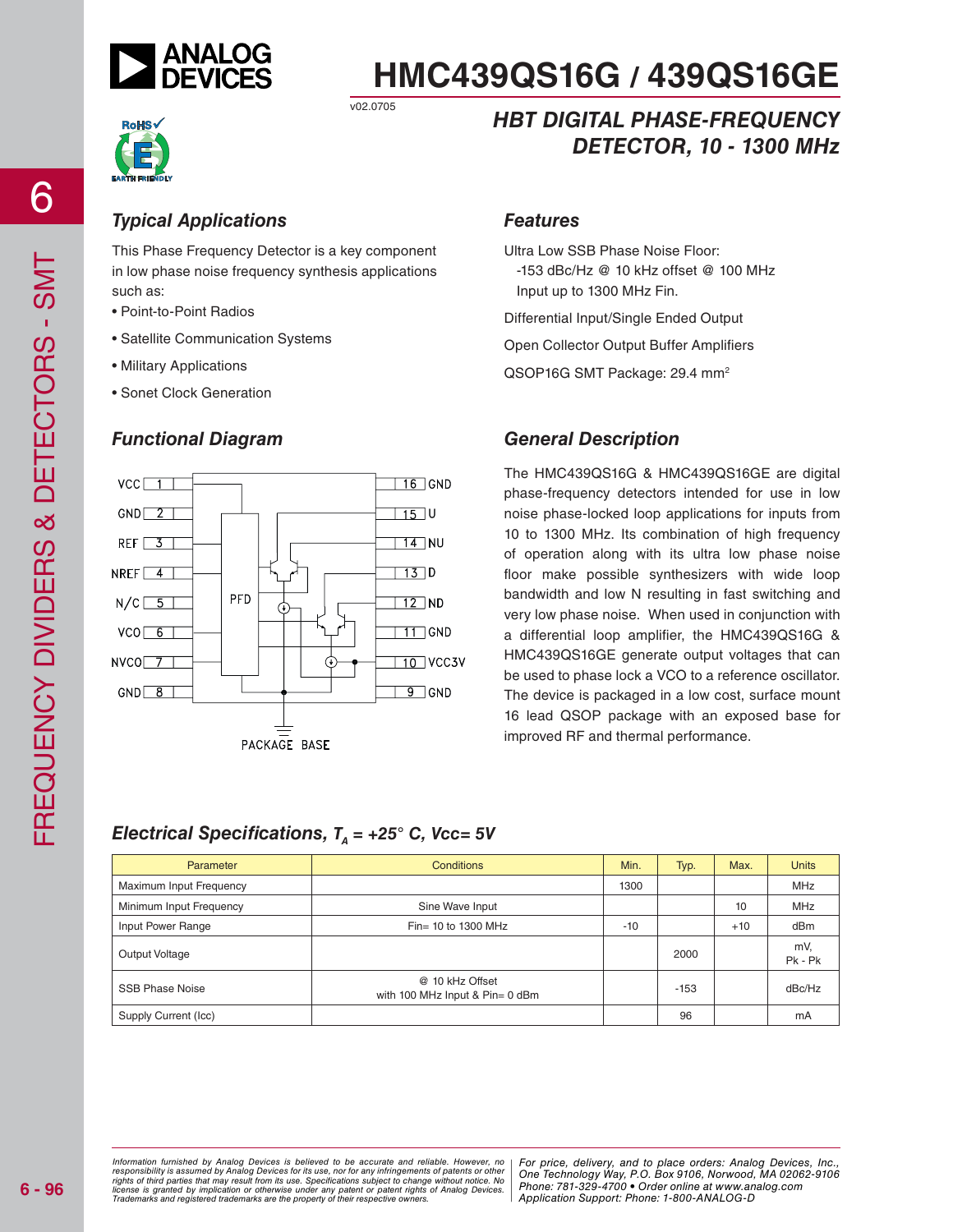

*Error Voltage vs. Supply Voltage, Pin= 0 dBm, Fin= 250 MHz\**

## *HBT DIGITAL PHASE-FREQUENCY DETECTOR, 10 - 1300 MHz*



*Error Voltage vs. Frequency, Pin= 0 dBm\** 1.2



v02.0705



*Error Voltage vs. Temperature, Pin= 0 dBm, Fin= 250 MHz\**







\* See Gain & Error Voltage Test Circuit herein.

at may result from its use. Specifications subject to change without notice. No<br>polication or otherwise under any patent or patent rights of Analog Devices Phone: 781-329-4700 • Order online at www.a spective owners.  $\blacksquare$  Application S *Information furnished by Analog Devices is believed to be accurate and reliable. However, no*  responsibility is assumed by Analog Devices for its use, nor for any infringements of patents or other<br>rights of third parties that may result from its use. Specifications subject to change without notice. No<br>license is gr





6

ed by Analog Devices is believed to be accurate and reliable. However, no | For price, delivery, and to place orders: Analog Devices, Inc.,<br>umed by Analog Devices for its use, not for any infringements of patents or other *Phone: 781-329-4700 • Order online at www.analog.com Application Support: Phone: 1-800-ANALOG-D*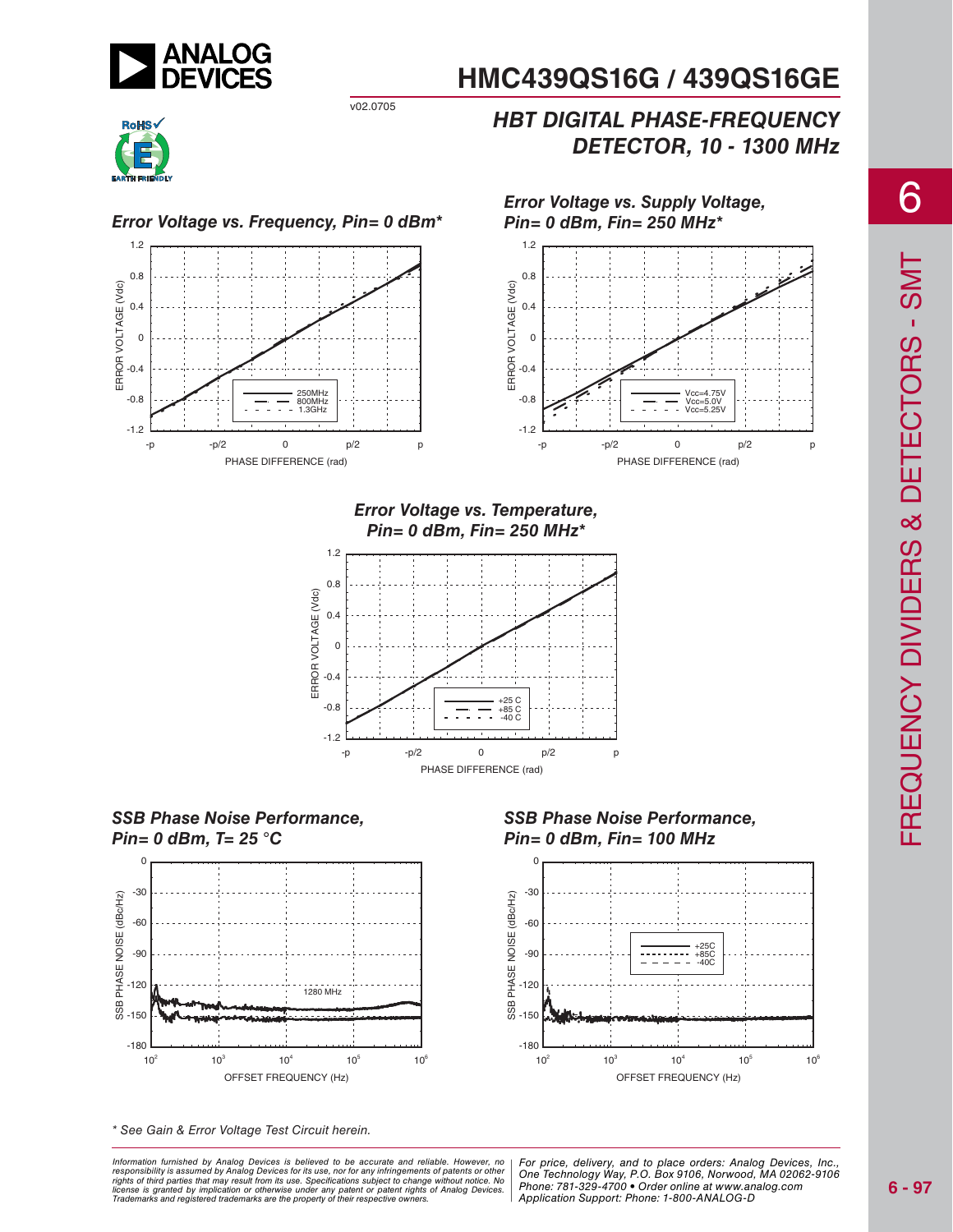

v02.0705



## *HBT DIGITAL PHASE-FREQUENCY DETECTOR, 10 - 1300 MHz*

**HMC439QS16G / 439QS16GE**

## *Absolute Maximum Ratings*

| $RF$ Input (Vcc= $+5V$ )                                                                    | $+13$ dBm                |
|---------------------------------------------------------------------------------------------|--------------------------|
| Supply Voltage (Vcc)                                                                        | $+5.5V$                  |
| <b>Channel Temperature (Tc)</b>                                                             | 135 °C                   |
| Continuous Pdiss (T = $85^{\circ}$ C)<br>(derate 47.2 mW/ $\degree$ C above 85 $\degree$ C) | 4.25 W                   |
| <b>Storage Temperature</b>                                                                  | -65 to +150 $^{\circ}$ C |
| <b>Operating Temperature</b>                                                                | -40 to +85 $\degree$ C   |



ELECTROSTATIC SENSITIVE DEVICE OBSERVE HANDLING PRECAUTIONS

## *Typical Supply Current vs. Vcc*

| Vcc (Vdc) | $ cc$ (mA) |
|-----------|------------|
| 4.8       | 90         |
| 5.0       | 96         |
| 5.2       | 102        |

Note: Detector will work over full voltage range above.

## *Typical DC Characteristics @ Vcc = +5V*

|        | <b>Characteristics</b>  | $+25C$ |      |      | <b>Units</b> |
|--------|-------------------------|--------|------|------|--------------|
| Symbol |                         | Min.   | Typ. | Max. |              |
| Icc    | Power Supply<br>Current | 90     | 96   | 102  | mA           |
| Voh    | Output High<br>Voltage  | 5.0    | 5.0  | 5.0  | V            |
| Vol    | Output Low<br>Voltage   | 2.9    | 3    | 3.1  | V            |

## *Outline Drawing*









NOTES:

1. LEADFRAME MATERIAL: COPPER ALLOY

2. DIMENSIONS ARE IN INCHES [MILLIMETERS]

 $\hat{\beta}$  DIMENSION DOES NOT INCLUDE MOLDFLASH OF 0.15mm PER SIDE.

 $\mathbb{A}$  DIMENSION DOES NOT INCLUDE MOLDFLASH OF 0.25mm PER SIDE.

5. ALL GROUND LEADS AND GROUND PADDLE MUST BE SOLDERED TO PCB RF GROUND

## *Package Information*

| <b>Part Number</b> | Package Body Material                              | <b>Lead Finish</b> | <b>MSL Rating</b>     | Package Marking <sup>[3]</sup> |
|--------------------|----------------------------------------------------|--------------------|-----------------------|--------------------------------|
| HMC439QS16G        | Low Stress Injection Molded Plastic                | Sn/Pb Solder       | $MSL1$ <sup>[1]</sup> | H439<br><b>XXXX</b>            |
| HMC439QS16GE       | RoHS-compliant Low Stress Injection Molded Plastic | 100% matte Sn      | $MSL1$ <sup>[2]</sup> | H439<br><b>XXXX</b>            |

[1] Max peak reflow temperature of 235 °C

[2] Max peak reflow temperature of 260 °C

[3] 4-Digit lot number XXXX

ed by Analog Devices is believed to be accurate and reliable. However, no [For price, delivery, and to place orders: Analog<br>umed by Analog Devices for its use nor for any infringements of patents or other [One Technologu W at may result from its use. Specifications subject to change without notice. No<br>polication or otherwise under any patent or patent rights of Analog Devices Phone: 781-329-4700 • Order online at www.a spective owners.  $\blacksquare$  Application S Information furnished by Analog Devices is believed to be accurate and reliable. However, no<br>responsibility is assumed by Analog Devices for its use, nor for any infringements of patents or other<br>rights of third parties th

*For price, delivery, and to place orders: Analog Devices, Inc., One Technology Way, P.O. Box 9106, Norwood, MA 02062-9106 Phone: 781-329-4700 • Order online at www.analog.com Application Support: Phone: 1-800-ANALOG-D*

6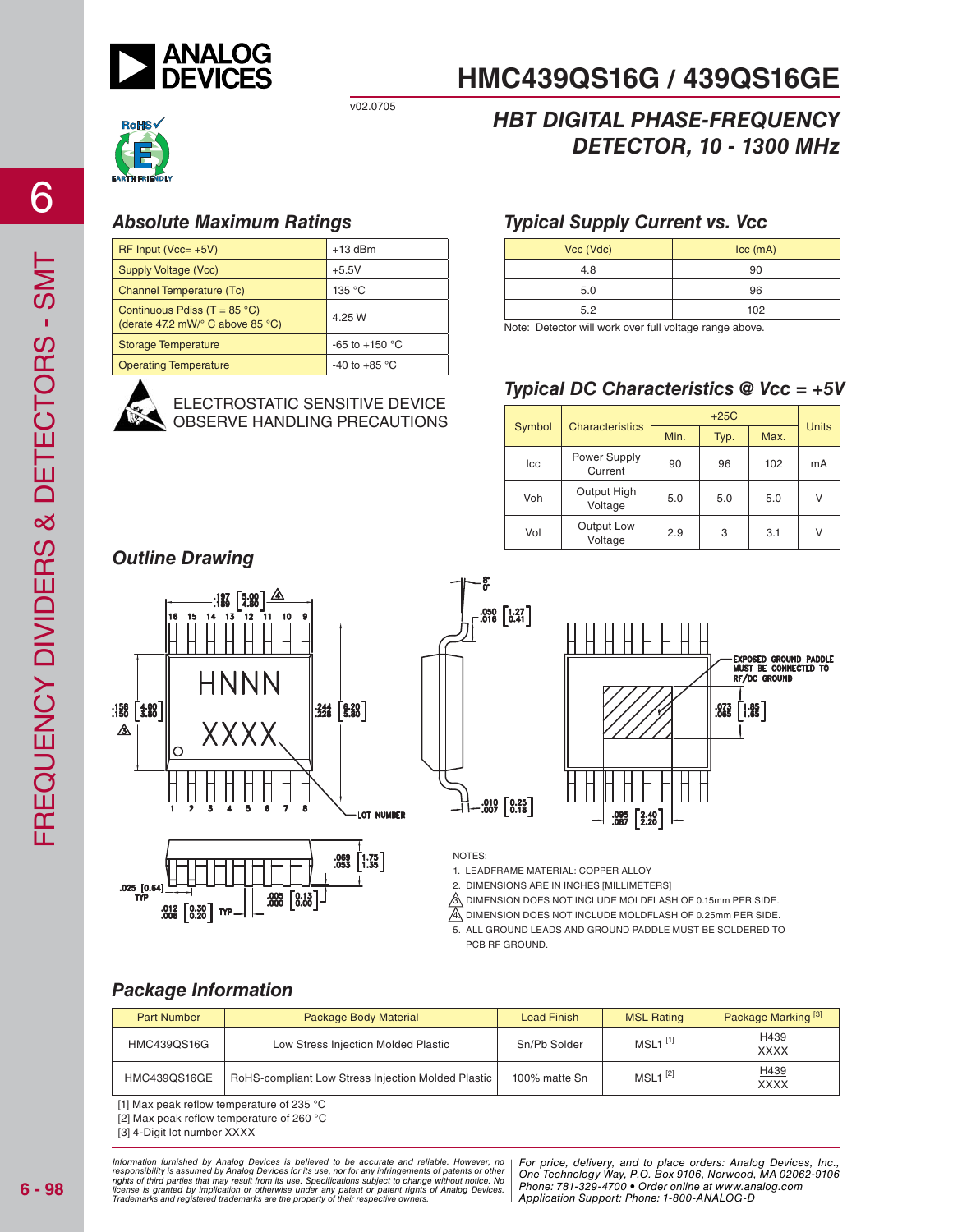

v02.0705

## *HBT DIGITAL PHASE-FREQUENCY DETECTOR, 10 - 1300 MHz*



#### *Pin Description*

| <b>Pin Number</b> | Function    | Description                                                                          | <b>Interface Schematic</b>                     |
|-------------------|-------------|--------------------------------------------------------------------------------------|------------------------------------------------|
| $\mathbf{1}$      | Vcc         | Supply voltage $5V \pm 0.2V$                                                         |                                                |
| 2, 8, 9, 11, 16   | GND         | All ground leads and ground paddle must be connected<br>to PCB RF/DC ground.         | $\circ$                                        |
| 3                 | <b>REF</b>  | (These pins are AC coupled and must be DC blocked<br>externally.)<br>Reference Input | Vcc o<br><b>REFO</b><br>$50\Omega$<br>NREF o   |
| 4                 | <b>NREF</b> | Reference Input Compliment                                                           | $①$ 10 mA                                      |
| 5                 | N/C         | Not Connected                                                                        |                                                |
|                   |             | (These pins are AC coupled and must be DC blocked<br>externally.)                    | Vcc o-                                         |
| 6                 | <b>VCO</b>  | VCO Input                                                                            | VCO O<br>50 $\Omega$<br>NVCO o-                |
| $\overline{7}$    | <b>NVCO</b> | VCO Input Compliment                                                                 | $\circledcirc$ 10 mA                           |
| 10                | Vcc3V       | 3.0 Volt Reference Voltage for Internal<br>10mA Current Source                       | Vcc3V<br>$\circ$<br>$20\Omega$<br>10 mA<br>J., |
| 12                | <b>ND</b>   | Down Output Compliment                                                               | ΝD<br>D                                        |
| 13                | D           | Down Output                                                                          | $\bigcirc$ 10 mA                               |
| 14                | NU          | Up Output Compliment                                                                 | NU<br>Q<br>$\frac{0}{9}$                       |
| 15                | $\cup$      | Up Output                                                                            | 10 mA<br>Y)                                    |

6

ed by Analog Devices is believed to be accurate and reliable. However, no [For price, delivery, and to place orders: Analog<br>umed by Analog Devices for its use nor for any infringements of patents or other [One Technologu W at may result from its use. Specifications subject to change without notice. No<br>polication or otherwise under any patent or patent rights of Analog Devices Phone: 781-329-4700 • Order online at www.a spective owners.  $\blacksquare$  Application S Information furnished by Analog Devices is believed to be accurate and reliable. However, no<br>responsibility is assumed by Analog Devices for its use, nor for any infringements of patents or other<br>rights of third parties th

*For price, delivery, and to place orders: Analog Devices, Inc., One Technology Way, P.O. Box 9106, Norwood, MA 02062-9106 Phone: 781-329-4700 • Order online at www.analog.com Application Support: Phone: 1-800-ANALOG-D*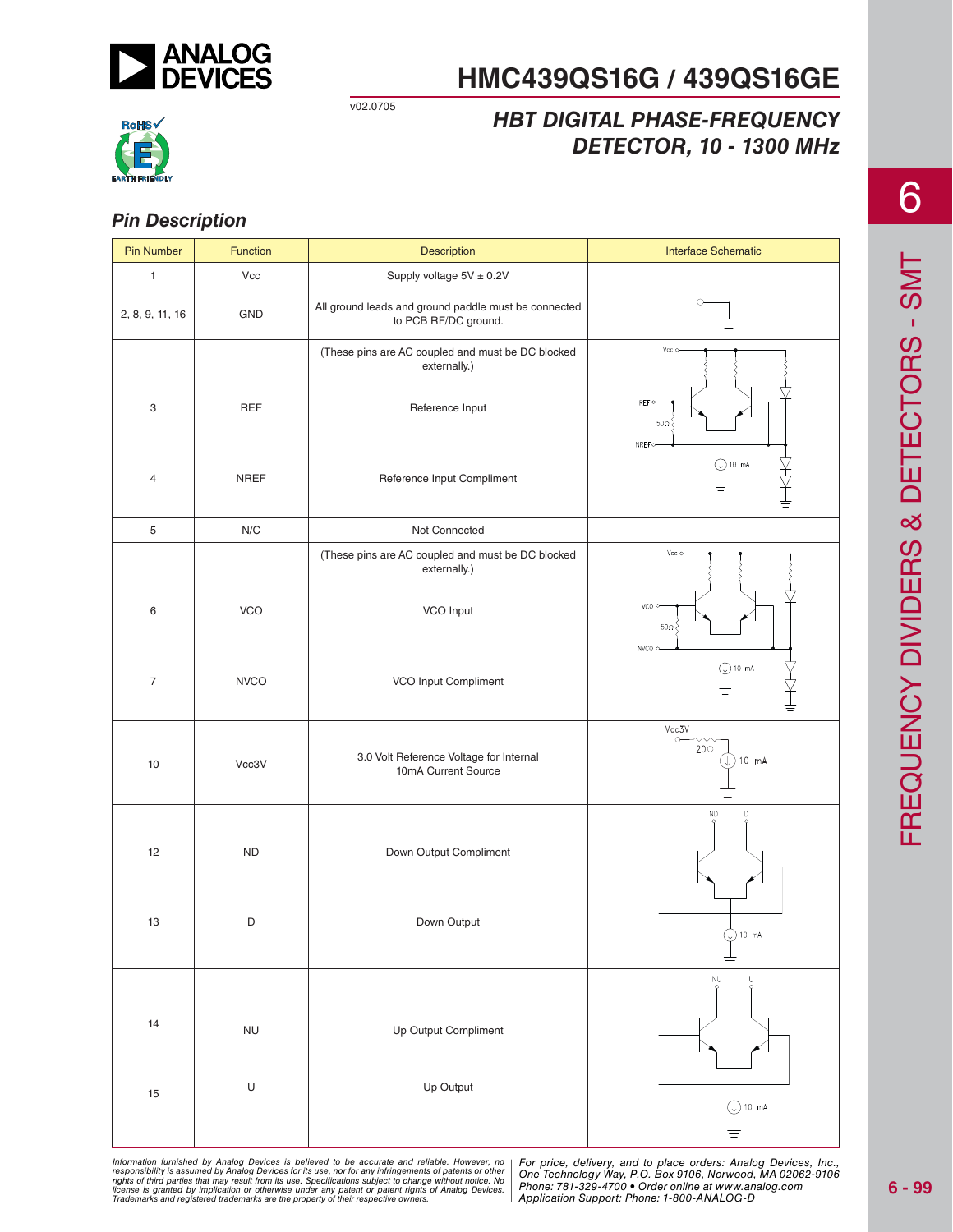

## *HBT DIGITAL PHASE-FREQUENCY DETECTOR, 10 - 1300 MHz*

## *Gain & Error Voltage Test Circuit:*

Gain & Error Voltage data taken using test circuit below. Loop filter gain has been subtracted from the result.



 $\Delta F$  = The beat frequency of the sawtooth waveform.

## *Typical PLL Application Circuit using HMC439QS16G*

v02.0705

PLL application shown for a 12.8 GHz Fout. Contact HMC to discuss your specific application.



ed by Analog Devices is believed to be accurate and reliable. However, no [For price, delivery, and to place orders: Analog<br>umed by Analog Devices for its use nor for any infringements of patents or other [One Technologu W at may result from its use. Specifications subject to change without notice. No<br>polication or otherwise under any patent or patent rights of Analog Devices Phone: 781-329-4700 • Order online at www.a spective owners.  $\blacksquare$  Application S *Information furnished by Analog Devices is believed to be accurate and reliable. However, no*  responsibility is assumed by Analog Devices for its use, nor for any infringements of patents or other<br>rights of third parties that may result from its use. Specifications subject to change without notice. No<br>license is gr

*For price, delivery, and to place orders: Analog Devices, Inc., One Technology Way, P.O. Box 9106, Norwood, MA 02062-9106 Phone: 781-329-4700 • Order online at www.analog.com Application Support: Phone: 1-800-ANALOG-D*